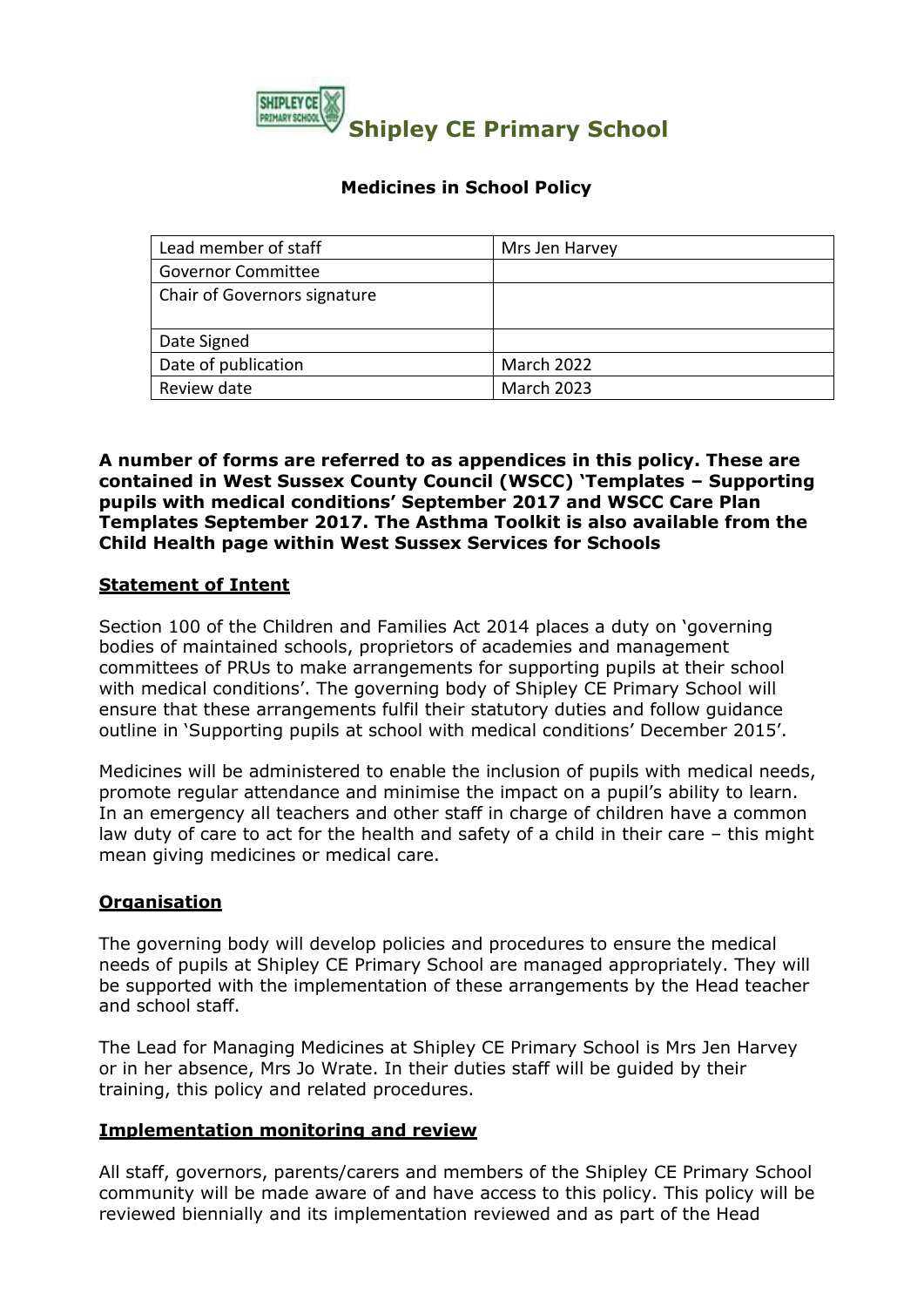teacher's annual report to Governors.

## **Insurance**

Staff who follow the procedures outlined in this policy and who undertake tasks detailed in the RMP Medical Malpractice Treatment Table are covered under WSCC insurance policies. The medical audit is available to view on West Sussex Services for Schools under 'guide to insurance for schools'.

Claims received in respect of medical procedures not covered by the insurers will be considered under the Council's insurance fund.

## **Admissions**

When the school is notified of the admission of any pupil the Lead for Managing Medicines will seek parental consent to administer short term-ad-hoc nonprescriptions medication using 'Template B: Parent/guardian consent to administer short-term non-prescribed 'ad-hoc' medicines'. An assessment of the pupil's medical needs will be completed this might include the development of an Individual Health Care Plans (IHP) or Education Health Care Plans (EHC) and require additional staff training. The school will endeavour to put arrangements in place to support that pupil as quickly as possible. However the school may decide (based on risk assessment) to delay the admission of a pupil until sufficient arrangements can be put in place.

#### **Pupils with medical needs**

The school will follow Government guidance and develop an IHP or EHC for pupils who:

- Have long term, complex or fluctuating conditions these will be detailed using Template 1 (Appendix 1)
- Require medication in emergency situations these will be detailed using Template 2 for mild asthmatics and Templates 3, 4, 5 and 6 for anaphylaxis (Appendix 1).

Parents/guardians should provide the Head teacher with sufficient information about their child's medical condition and treatment or special care needed at school. Arrangements can then be made, between the parents/guardians, Head teacher, school nurse and other relevant health professionals to ensure that the pupil's medical needs are managed well during their time in school. Healthcare plans will be reviewed by the school annually or earlier if there is a change in a pupil's medical condition.

## **All prescribed and non-prescribed medication**

On no account should a child come to school with medicine if he/she is unwell. Parents may call into the school and administer medicine to their child, or they may request that a member of school staff administers the medicine. If a pupil refuses their medication, they should not be forced, the school will contact the parent/guardian and if necessary the emergency services. Pupils should not bring any medication to school for self-administration.

The school will keep a small stock of paracetamol and antihistamine, and handcream such as E45 for administration with parental consent - template B for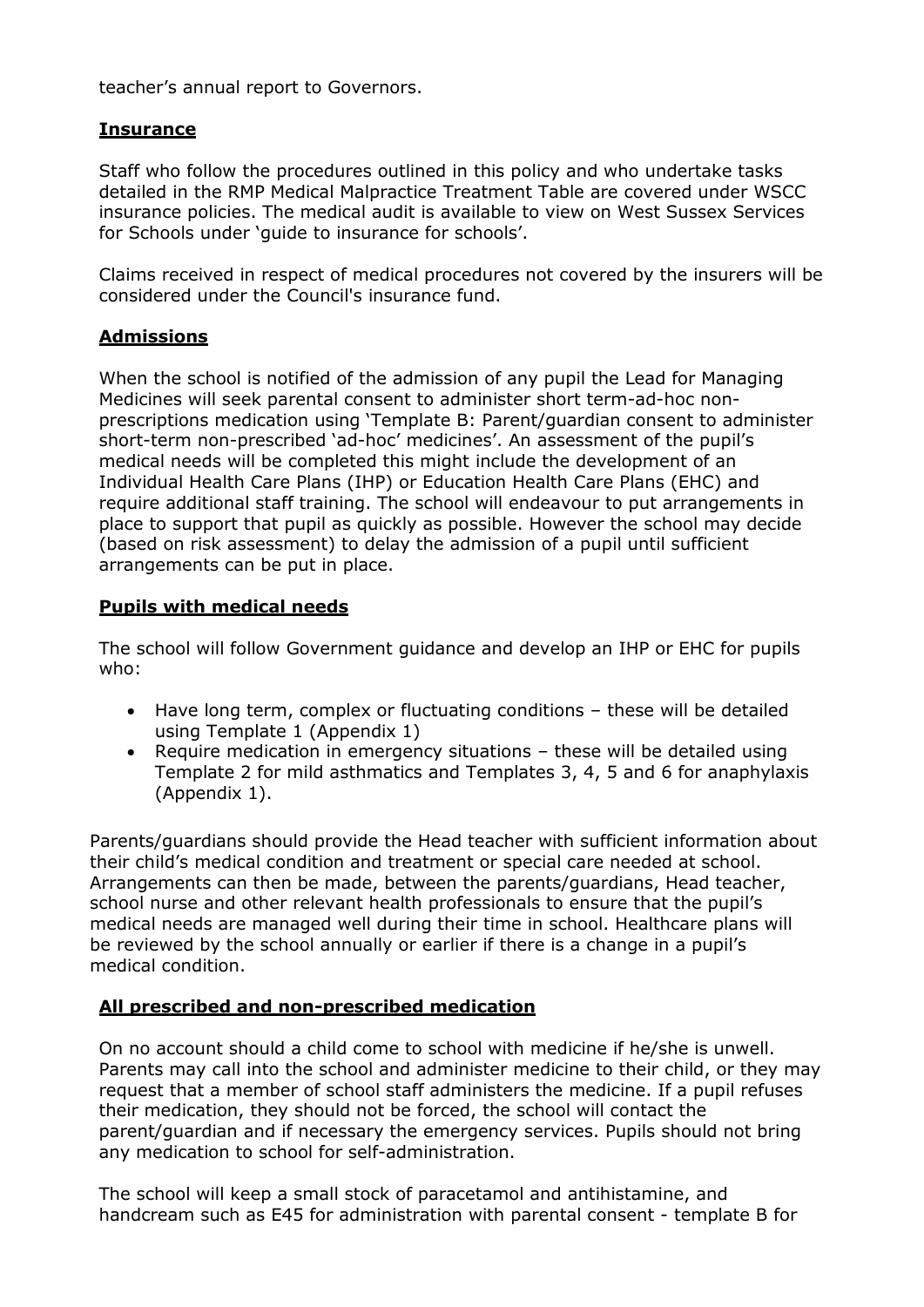symptoms that arise during the school day. All other medication must be supplied by the parent/guardian in the original pharmacist's container clearly labelled and include details of possible side effects e.g. manufacturer's instructions and/or patient information leaflet (PIL). Medicines must be delivered to the school office with the appropriate consent form Template C and/or C1 (Appendix 2). The school will inform the parent/guardian of the time and dose of any medication administered at the end of each day by email/phone.

# **Confidentiality**

As required by the General Data Protection Act 2018, school staff should treat medical information confidentially. Staff will consult with the parent, or the pupil if appropriate, as to who else should have access to records and other information about the pupil's medical needs and this should be recorded on the IHP or EHC. It is expected that staff with contact to a pupil with medical needs will as a minimum be informed of the pupil's condition and know how to respond in a medical emergency.

## **Consent to administer medication**

Parental/guardian consent to administer medication will be required as follows:

- **Short term ad-hoc non-prescribed medication** The school will request parent/guardian consent to administer ad-hoc non-prescription by either using Template B (Appendix 2) when the pupil joins the school OR by contacting the parent/guardian to gain consent at the time of administration (conversations will be recorded). The school will send annual reminders requesting parents/guardians to inform the school if there are changes to consent gained when the pupils joined the school. If the school is not informed of any changes by the parent/guardian it will be assumed that consent remains current.
- **Prescribed and non**-**prescribed medication**  each request to administer medication must be accompanied by 'Parental consent to administer medication form (Appendix 2 Template C and/or C1) or if applicable on the IHP)

## **Prescription Medicines**

Medicine should only be brought to school when it is essential to administer it during the school day. In the vast majority of cases, doses of medicine can be arranged around the school day thus avoiding the need for medicine in school. Antibiotics for example are usually taken three times a day, so can be given with breakfast, on getting home from school and then at bedtime. Administration will be recorded using Template D or E and the parent/guardian informed. Parents/guardians are expected to remove any remaining medicine from school once the prescribed course has been completed.

## **Non-prescription Medicines**

Under exceptional circumstances where it is deemed that their administration is required to allow the pupil to remain in school the school will administer nonprescription medicines. The school will not administer alternative treatments i.e. homeopathic or herbal potions, pills or tinctures or nutrition supplements unless prescribed or recommended by a Doctor and detailed on an IHP or EHC as part of a wider treatment protocol. As recommended by the Government in 'Supporting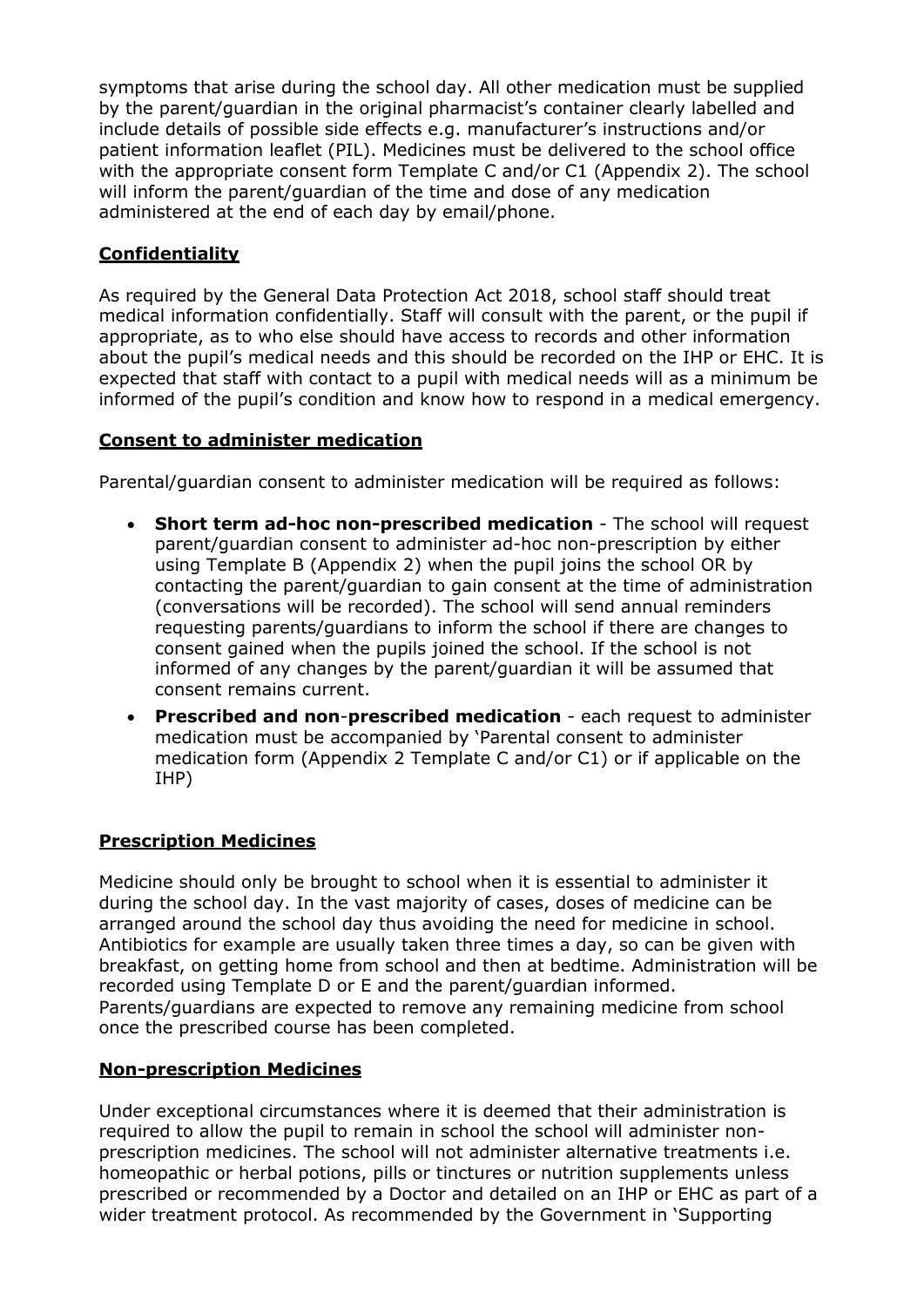Pupils at School with Medical Conditions December 2015' the school will also not administer aspirin unless prescribed. The storage and administration for nonprescription medication will be treated as prescription medicines.

If the relevant symptoms develop during the school day as detailed under the paragraph below 'short term ad-hoc non-prescribed medication' the school will administer the following non-prescription medications:

- paracetamol (to pupils of all ages)
- antihistamine,
- hand cream such as E45 for use only during the COVIS 19 pandemic

The school will NOT administer non-prescription medication:

- as a preventative, i.e. in case the pupil develops symptoms during the school day;
- if the pupil is taking other prescribed or non-prescribed medication, i.e. only one non-prescription medication will be administered at a time;
- Any requirement for a non-prescription medication to be administered during school hours for longer than 48 hours must be accompanied by a Doctor's note. In the absence of a Doctor's note and if following the administration of a non-prescription medication symptoms have not begun to lessen in the first 48 hours the school will advise the parent to contact their Doctor. If symptoms have begun to alleviate, the medication can continue to be administered at home out of school hours. Under very exceptional circumstances where the continued administration of a non-prescribed medication is required to keep the pupil in school and this requirement has not been documented by a medical professional the school will continue to administer medication at their own discretion.
- A request to administer the same or a different non-prescription medication that is for the same/initial condition will not be repeated for 2 weeks after the initial episode; and not for more than 2 episodes per term - it will be assumed that the prolonged expression of symptoms requires medical intervention, and parents/guardians will be advised to contact their Doctor.
- Skin creams and lotions will only be administered in accordance with the Schools Intimate Care Policy and procedures.
- Medication that is sucked i.e. coughs sweets or lozenges, will not be administered by the school.
- if parents/guardians have forgotten to administer non-prescription medication that is required before school – requests to administer will be at the discretion of the school and considered on an individual basis.

## **Short term ad-hoc non-prescribed medication**

A small stock of standard paracetamol, ibuprofen and antihistamine and hand cream such as E45 will be kept by the school for administration if symptoms develop during the school day.

ONLY the following will be administered following the necessary procedures:

- For relief from pain
	- $\circ$  Standard Paracetamol will be administered in liquid or tablet form for the relief of pain i.e. migraine, headache and temperature
- For mild allergic reaction anti-histamine (see Anaphylaxis) NB parental consent should be gained for those pupils known to require anti-histamine as part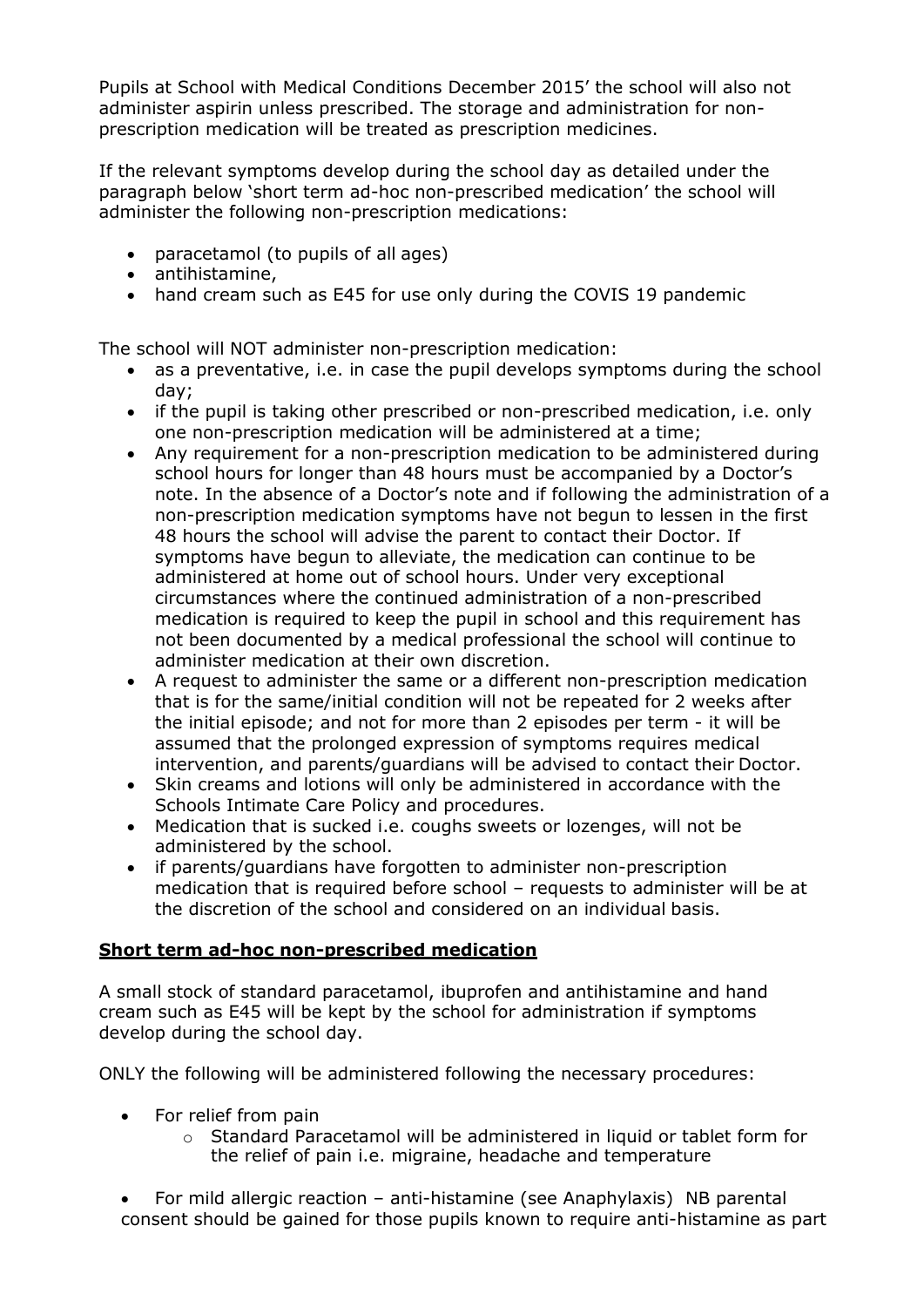of their IHCP. Verbal consent to administer for hayfever will be gained at the time of administration by contacting te parents and this will be recorded in writing. In an emergency medication can be administered with the consent of the emergency services.

 For travel sickness – medication will be administered if required before educational visits and must be age appropriate and supplied by the parent/guardian in its original packaging with the PIL if available.

 For sore skin due to excessive washing during the COVID 19 pandemic E45 cream

Only 1 dose of any of the above medications suitable to the weight and age of the pupil will be administered during the school day with the exception of E45 handcream which can be administered as required with parental consent gained using template B

## **Pain relief protocol for the administration of paracetamol and ibuprofen**

If a request for non-prescribed pain relief is made by a pupil or carer/staff (advocate for a non-verbal/non-communicating pupil) before 12pm:

- The school will contact the parent/guardian and confirm that a dose of pain relief was NOT administered before school, parents/guardians will also be asked if any other medication containing pain relief medication i.e. decongestants e.g. Sudafed, cold and flu remedies and these conversations will be recorded. If a dose of pain relief has not been administered in the past 4 hours the school will with parental consent administer 1 dose.
- If the school cannot contact the parent/guardian and therefore cannot confirm if pain relief was administer before school then the school will refuse to administer pain relief.

If a dose of pain relief has been administered before school:

 PARACETAMOL - The school will not administer paracetamol until 4 hours have elapsed since the last dose (assume 8am) no more than 4 doses can be administered in 24 hours.

If a request for pain relief is made after 12pm:

 The school will assume the recommended time between doses has elapsed and will with parental consent, administer 1 standard of dose of Paracetamol without any need to confirm with the parent/guardian if a dose was administered before school, but if appropriate the pupil will still be asked if they have taken any other medication containing pain relief medication and this conversation will be recorded.

The school will inform the parent/guardian if pain relief has been administered this will include the type of pain relief and time of administration.

## **Asthma**

The school recognises that pupils with asthma need access to relief medication at all times. The school will manage asthma in school as outlined in the Asthma Toolkit. Pupils with asthma will be required to have an emergency inhaler and a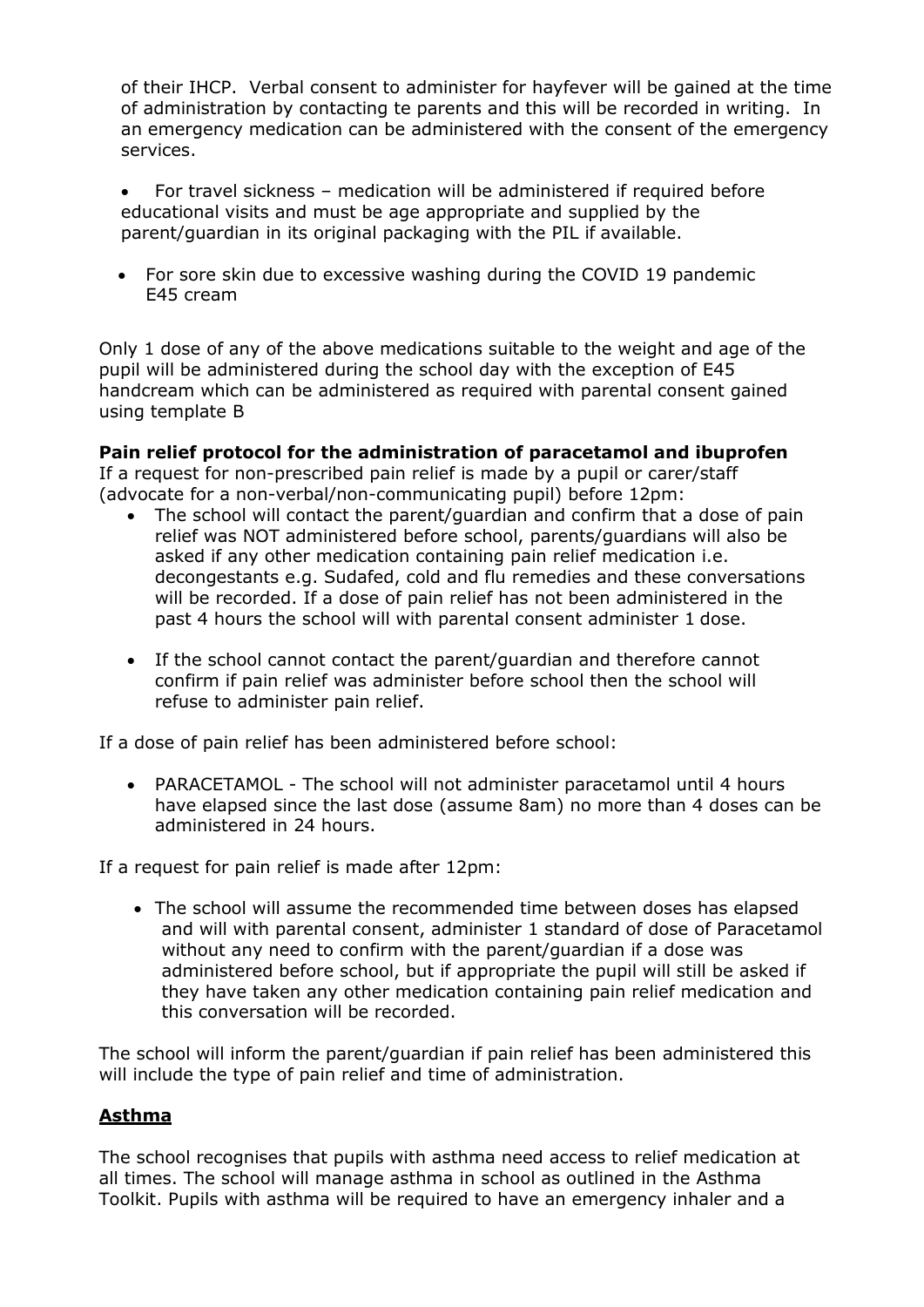spacer (if prescribed) in school. The school may ask the pupils parent or guardian to provide a second inhaler. Parents are responsible for this medication being in date and the school will communicate with the parents if new medication is required and a record of these communications will be kept. The school inhaler will only be used in an emergency and will always be used with a spacer as outlined in the Asthma Toolkit. The school will develop IHP's for those pupils with severe asthma, and complete the Individual Protocol for pupils with mild asthma.

## **Anaphylaxis**

Every effort will be made by the school to identify and reduce the potential hazards/ triggers that can cause an allergic reaction to pupils diagnosed with anaphylaxis within the school population. The school complies with the School Nursing Service recommend that all staff are trained in the administration of auto injectors and that training is renewed annually.

In accordance with the Medicines and Healthcare Products Regulatory Agency (MHRA) advice the school will ask parent/ guardian(s) to provide 2 auto-injectors for school use. Parents are responsible for this medication being in date and the school will communicate with the parents if new medication is required and a record of these communications will be kept.

## **Mild Allergic Reaction**

Non-prescription antihistamine will with parental consent be administered for symptoms of mild allergic reaction (i.e. itchy eyes or skin, rash or/and redness of the skin or eyes), the pupil must be monitored for signs of further allergic reaction. If antihistamine is not part of an initial treatment plan, anaphylaxis medication will be administered following the guidance for short term ad-hoc non-prescribed medication.

Some antihistamine medication can cause drowsiness and therefore the school will consider if it is necessary for pupils to avoid any contact hazardous equipment after administration of the medication i.e. P.E. Science, Design and Technology.

## **Hay fever**

Parent(s)/guardian(s) will be expected to administer a dose of antihistamine to their child before school for the treatment of hay fever. The school will only administer antihistamine for symptoms of allergic reaction and not as a precautionary measure.

## **Severe Allergic Reaction**

Where a GP/Consultant has recommended or prescribed antihistamine as an initial treatment for symptoms of allergic reaction this will be detailed on the pupils IHP. The school will administer 1 standard dose of antihistamine (appropriate to age and weight of the pupil) and it is very important that symptoms are monitored for signs of further allergic reaction. During this time pupils must NEVER be left alone and should be observed at all times.

## *If symptoms develop or there are any signs of anaphylaxis or if there is any doubt regarding symptoms then if the pupil has been prescribed an adrenaline auto injector it will be administered without delay an*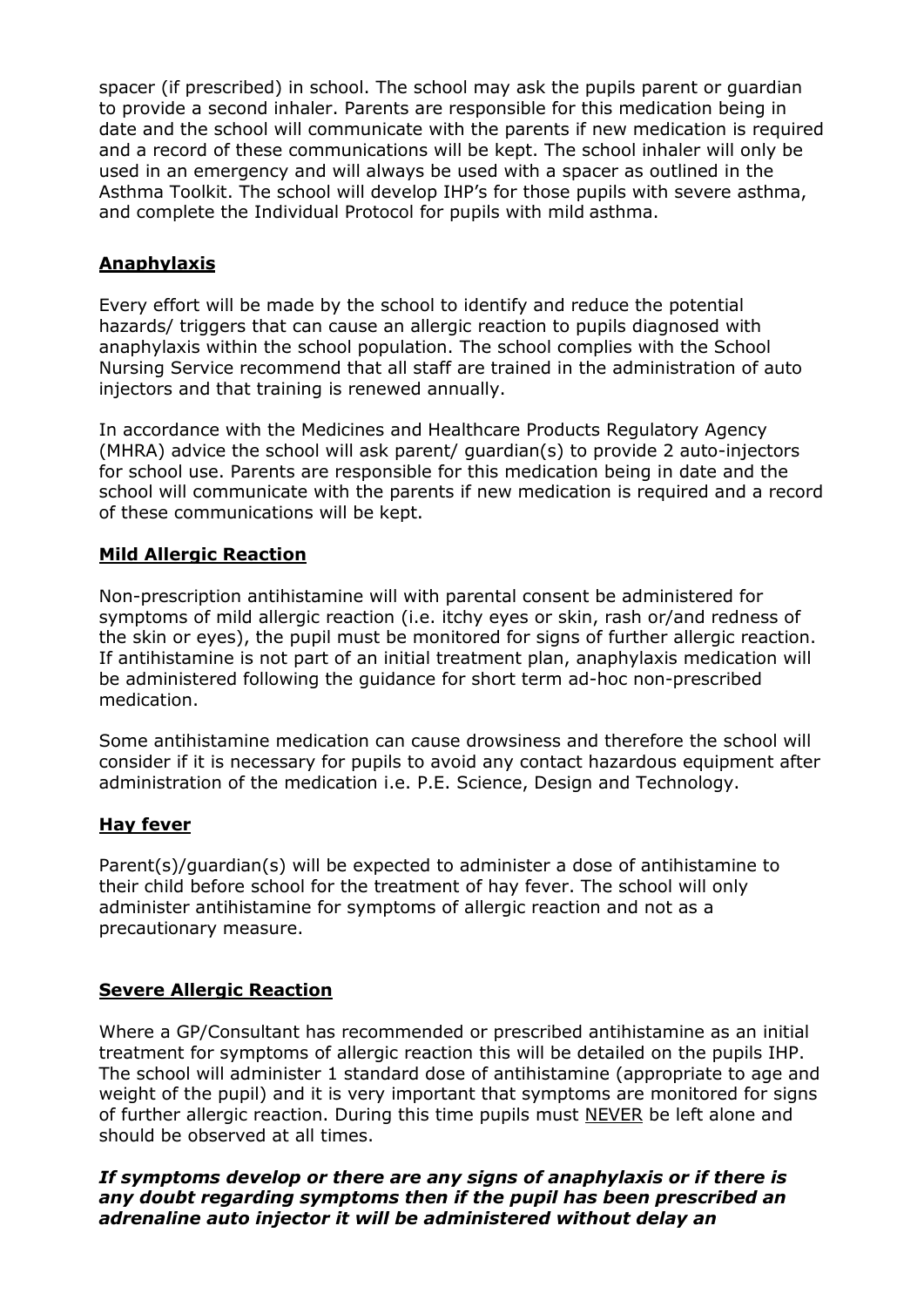#### *ambulance called and the parents informed.*

#### **Medical Emergencies**

In a medical emergency, first aid is given, an ambulance is called and parents/carers are notified. Should an emergency situation occur to a pupil who has an IHP or EHC, the emergency procedures detailed in the plan are followed, and a copy of the IHP or EHC is given to the ambulance crew. If applicable the pupil's emergency medication will be administered by trained school staff, if the pupils medication isn't available staff will administer the schools emergency medication with prior parental consent.

In accordance with amendments made to the Human Medicines Regulations 2012 from October 2014 a sufficient number of salbutamol inhaler(s) spacer(s) will be held by the school to cover emergency use. Parents are expected to provide 2 in date auto-injectors for administration to their child, if the school does not hold 2 in date auto-injectors for each pupil then a suitable number of auto-injectors will be purchased for use by the school in an emergency.

Parental consent to administer the 'school inhaler and/or auto-injector' will be gained when the pupil joins the school using Template 2 for asthmatics and Templates 3, 4, 5 and 6 for anaphylaxis (Appendix 1).The school will hold a register of the pupils diagnosed with asthma and/or anaphylaxis, and if parental consent has been given to administer the school medication. The school will be responsible for ensuring the school medication remains in date.

Instructions for calling an ambulance are displayed prominently by the telephone in the school office. (Appendix 2 Template G)

## **Controlled Drugs**

The school does not deem a pupil prescribed a controlled drug (as defined by the Misuse of Drugs Act 1971) as competent to carry the medication themselves whilst in school. Controlled drugs will be stored securely in a non-portable locked medicines cabinet in a locked room and only named staff will have access. Controlled drugs for emergency use e.g. midazolam will not be locked away and will be easily accessible. The administration of a controlled drug will be witnessed by a second member of staff and records kept. In addition to the records required for the administration of any medication, a record will be kept of any doses used and the amount of controlled drug stock held in school. (Appendix 2 Templates D and E)

## **Pupils taking their own medication**

For certain long-term medical conditions, it is important for children to learn how to self-administer their medication. Appropriate arrangements for medication should be agreed and documented in the pupil's IHP or EHC and parents should complete the self-administration section of 'Parental consent to administer medication' form (Template C Appendix 1).

## **Storage and Access to Medicines**

All medicines apart from emergency medicines (inhalers, adrenaline auto injector, midazolam etc.) will be kept securely (where access by pupils is restricted). Medicines are always stored in the original pharmacist's container. Pupils are told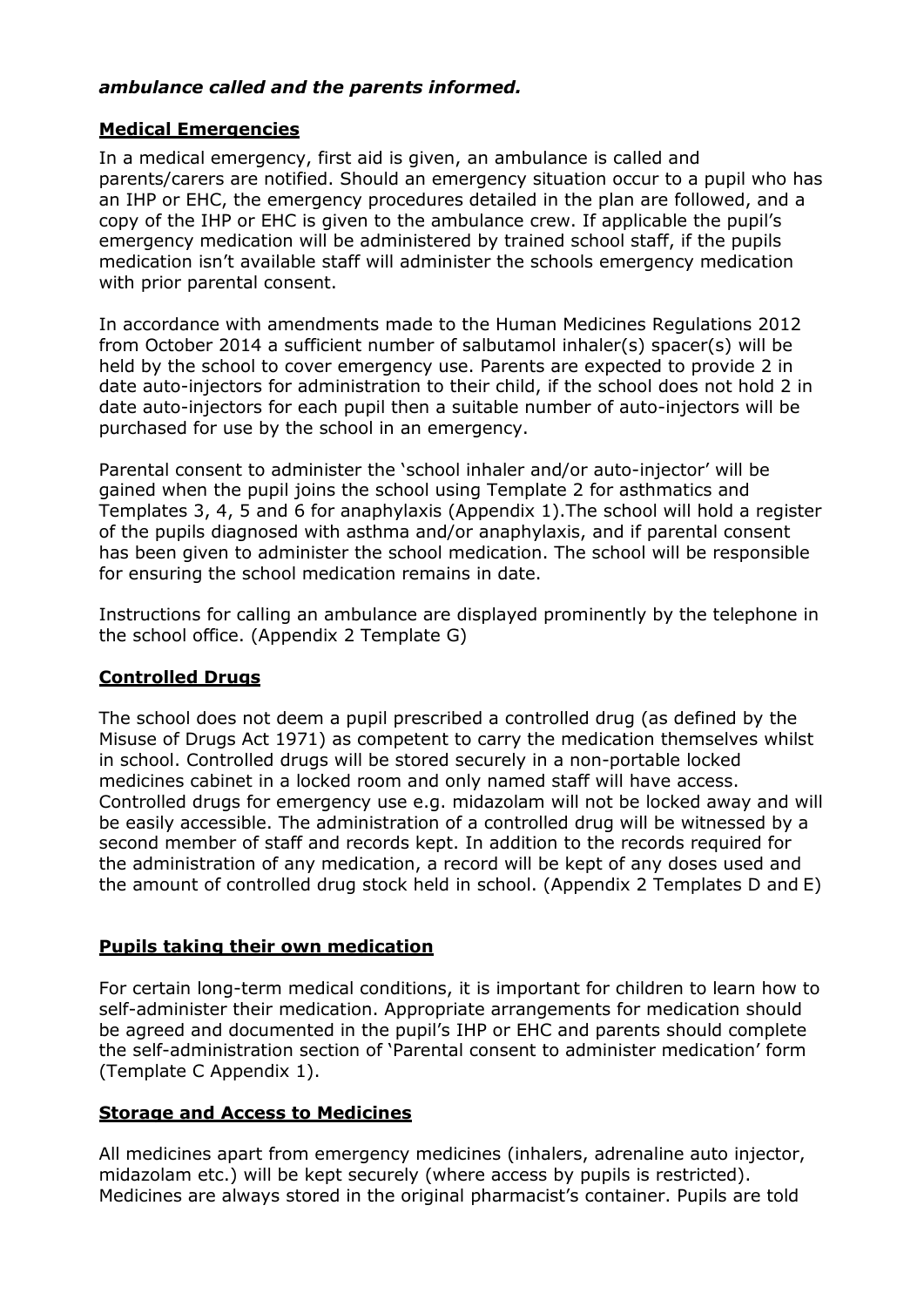where their medication is stored and who holds the key and staff will be fully briefed on the procedures for obtaining their medication.

Emergency medicines such as inhalers, adrenaline auto injectors and midazolam must not be locked away. If appropriate certain emergency medication can be held by the pupil, or kept in a clearly identified container in his/her classroom. The school will make an assessment as to the competency of each individual pupil to carry their own medication. Parents will be asked to supply a second adrenaline auto injector and/or asthma inhaler for each child and they will be kept in the school office. Staff must ensure that emergency medication is readily available at all times i.e. during outside P.E. lessons, educational visits and in the event of an unforeseen emergency like a fire.

Medicines that require refrigeration are kept in the fridge in the photocopying room to which pupil access is restricted, and will be clearly labelled in an airtight container. There are specific arrangements in place for the storage of controlled drugs see page 7.

#### **Waste medication**

Where possible staff should take care to prepare medication correctly. If too much medication is drawn into a syringe the remainder (amount above the required dose) should be returned to the bottle before administration. If only a half tablet is administered the remainder should be returned to the bottle or packaging for future administration.

If a course of medication has been completed or medication is date expired it will be returned to the parent/guardian for disposal.

## **Spillages**

A spill must be dealt with as quickly as possible and staff are obliged to take responsibility/follow the guidelines. Spillages will be cleared up following the schools procedures and considering the control of infection. Any spilled medication will be deemed unsuitable for administration and if necessary parents will be asked to provide additional medication.

The school has additional procedures in place for the management of bodily fluids which are detailed in the Health and Safety Policy. If the school holds any cytotoxic drugs, there management will be separately risk assessed and follow Health and Safety Executive (HSE) guidance.

## **Record Keeping – administration of medicines**

For legal reasons records of all medicines administered are kept at the school until the pupil reaches the age of 24. This includes medicines administered by staff during all educational or residential visits. The pupil's parent/ guardian will also be informed if their child has been unwell during the school day and medication has been administered. For record sheets see Appendix 2 Template D and E.

## **Recording Errors and Incidents**

If for whatever reason there is a mistake made in the administration of medication and the pupil is:

- Given the wrong medication
- Given the wrong dose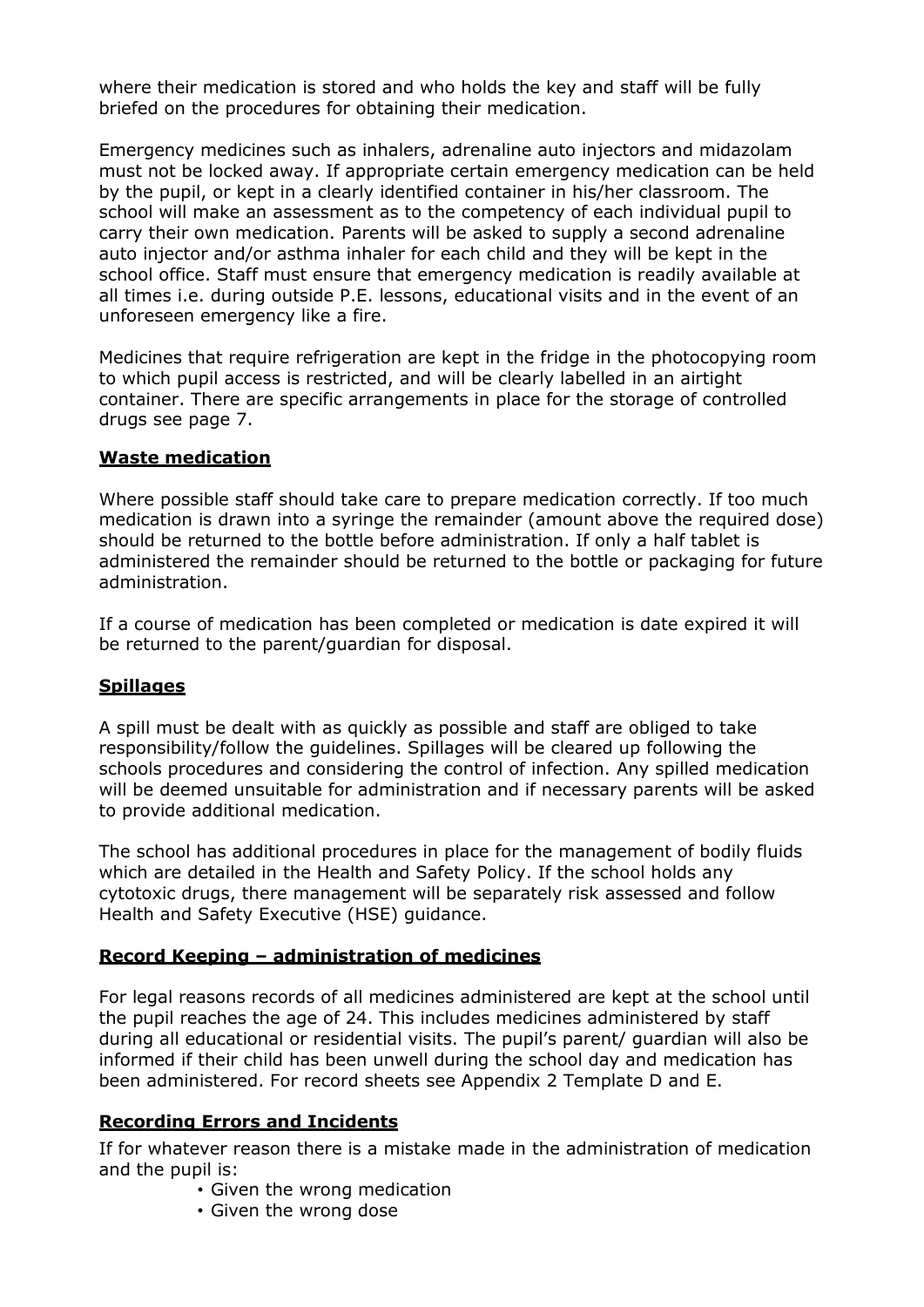• Given medication at the wrong time (insufficient intervals between doses)

- Given medication that is out of date
- Or the wrong pupil is given medication

Incidents must be reported to the Schools Senior Management Team who will immediately inform the pupil's parent/guardian. Details of the incident will be recorded locally as part of the schools local arrangements. Local records must include details of what happened, the date, who is responsible and any effect the mistake has caused. Senior Management will investigate the incident and change procedures to prevent reoccurrence if necessary. NB: Incidents that arise from medical conditions that are being well managed by the school do not need to be reported or recorded locally.

# **Staff Training**

The school will ensure a sufficient number of staff complete Manging Medicines in Schools training before they can administer medication to pupils. The school will also ensure that other staff who may occasionally need to administer a medicine are instructed and guided in the procedures adopted by the school by the person who has completed the Managing Medicines course. Staff given instruction by the Lead for Medicines MUST complete a competency test and achieve a score of 100% in order to administer medication.

Supply and locum staff will be given appropriate instruction and guidance in order to support the pupils with medical needs in their care. All school staff are trained annually to administer an auto-injector and asthma inhaler in an emergency. A record of all training must be maintained to show the date of training for each member of staff and when repeat or refresher training is required.

The school will ensure that the staff who administer medicine for specific chronic conditions are trained to administer those specific medicines, for example, Diabetes (insulin) Epilepsy (midazolam). Training in the administration of these specific medicines is arranged via the school nurse.

## **Educational Visits (Off - site one day)**

Staff will administer prescription medicines to pupils when required during educational visits. Parents should ensure they complete a consent form (Appendix 2 Template C) and supply a sufficient amount of medication in its pharmacist's container. Non-prescription medicines as detailed in this policy can be administered by staff, pupils must not carry non-prescription medication for self-administration.

All staff will be briefed about any emergency procedures needed with reference to pupils where needs are known and copies of care plans will be taken by the responsible person.

## **Residential Visits (overnight stays)**

The school acknowledges the common law 'duty of care' to act like any prudent parent. This extends to the administration of medicines and taking action in an emergency, according to the care plan.

Occasionally it may be necessary to administer non-prescription medicines as described in this policy i.e. antihistamine to pupils suffering from an allergic reaction or paracetamol for acute pain from things like headache, period pain,